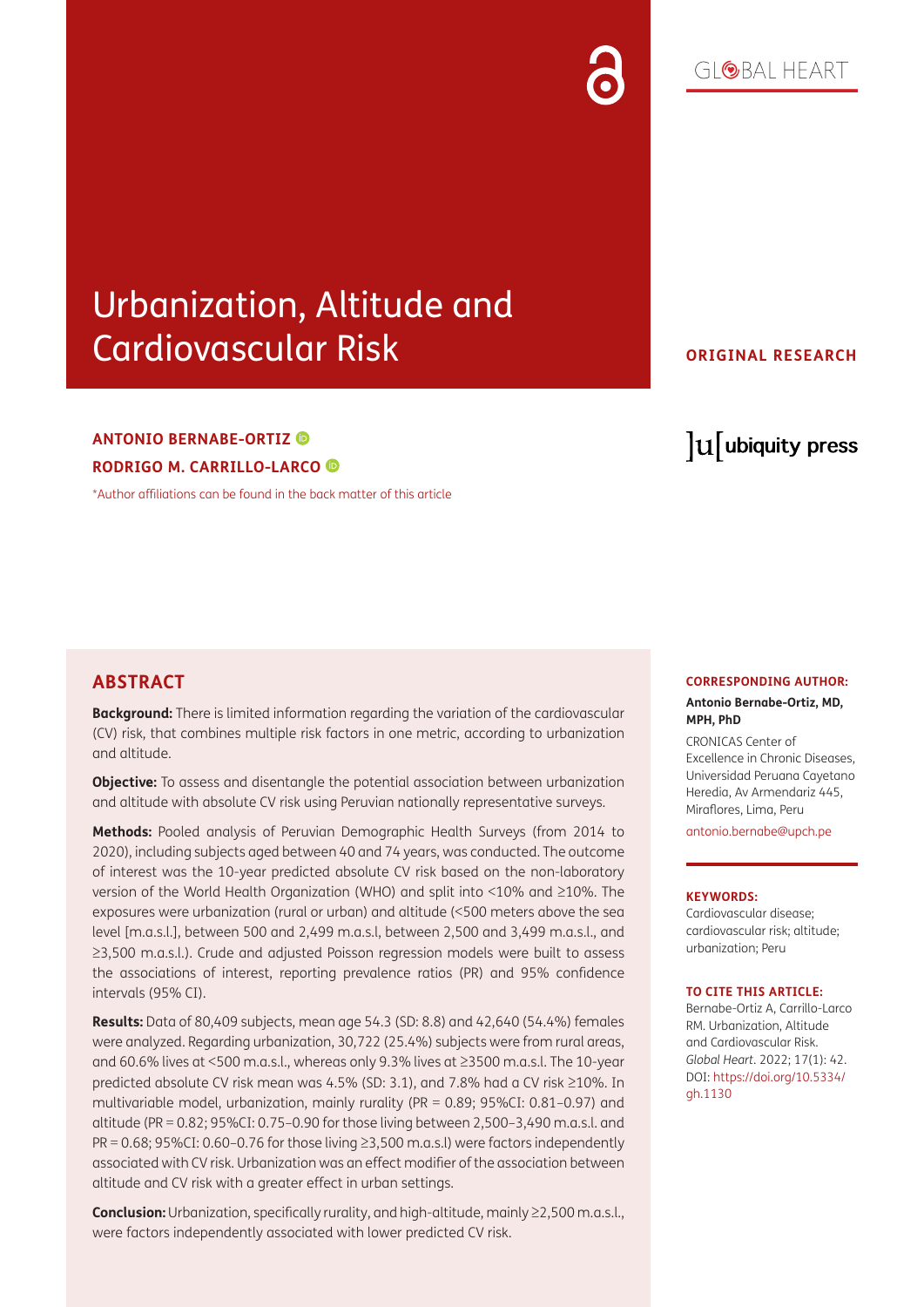# **INTRODUCTION**

Globally, the burden of cardiovascular disease (CVD), including angina pectoris, myocardial infarction, heart failure, and stroke, is a public health concern. In high income countries, the age-standardized CVD death rate has decreased during the last three decades, whereas it has not changed in low- and middle-income countries during the same period [\[1](#page-9-1)]. However, over three quarters of heart disease and stroke-related deaths occur in resource-constrained settings [[2\]](#page-9-2).

The distribution of main risk factors for CVD (i.e., hypertension, type 2 diabetes, hypercholesterolemia, obesity, and smoking) vary widely between global regions, countries and even within a country [[3](#page-9-3)]. Such differences have been imputed to geographical variation, specifically, to urbanization, i.e., whether an individual lives in a rural or urban setting [\[4](#page-9-4)], and, altitude, i.e., how far above sea level the subject resides [\[5](#page-9-5)]. Thus, for example, in Peru, there is a clear heterogeneity in the progression towards hypertension depending on urbanization and altitude [6], whereas abdominal obesity prevalence seems to decrease with altitude [7], but high altitude has been associated with greater type 2 diabetes incidence [8]. On the other hand, urbanization, mainly rurality, and not altitude has been associated with dyslipidemia traits [\[9\]](#page-9-6).

Previous studies have assessed the role that altitude plays on CVD risk. A study conducted in the US reported that living at higher altitude (over 1500 meters above the sea level [m.a.s.l.]) had a protective effect on ischemic heart disease [\[10\]](#page-10-0). Similarly, an ecological study in Austria reported that moderate altitude (1000–2000 m.a.s.l.) elicited beneficial effect on all causemortality, mainly from circulatory diseases and cancer [[11](#page-10-1)]. In a small study, high altitude was negatively associated with Framingham 10-year risk score [12]. Nevertheless, there is limited information regarding the potential variation of the absolute cardiovascular (CV) risk, that combines multiple risk factors in one metric and guides primary prevention of CVD, according to altitude, but also including urbanization (i.e., rural vs. urban settings).

For purposes of establishing health priorities, especially in resource-constrained settings, it is important to understand the local epidemiology of CVD risk including within-country heterogeneity of noncommunicable conditions profiles and their factors [\[13\]](#page-10-2). This information may provide evidence to establish suitable interventions along with appropriate goals and targets [[14](#page-10-3), [15](#page-10-4)]. Peru is an ideal country to examine the interaction of altitude and residence with CVD risk. As a result, this manuscript aimed to evaluate the potential association between urbanization and altitude with absolute CV risk using nationally representative surveys conducted in Peru. In addition, we assess whether altitude is an effect modifier of the association between altitude and CVD risk. We hypothesized that CVD risk is negatively associated with altitude and rural residence, and the association between altitude and CVD risk differs by urbanization.

# **METHODS STUDY DESIGN**

Information from the Peruvian Demographic Health Survey (DHS or ENDES in Spanish) was used. The survey is annually conducted by the National Institute of Statistics and Informatics (INEI in Spanish), and collects information on variables including poverty, fertility, violence, and health. For this analysis, data from the DHS 2014 to 2020 were pooled and analyzed.

# **STUDY POPULATION AND SELECTION CRITERIA**

The Peruvian DHS utilized a bietapic sampling approach. In rural areas, the primary sampling units comprise clusters of 500 to 2,000 subjects, whereas the secondary sampling units are households within each of these clusters. However, in urban areas, the approach is a little different: the primary sampling units are blocks or groups of blocks with more than 2,000 subjects within an average of 140 households, whilst secondary sampling units comprise households as in rural areas [16].

The sampling process and techniques used are described in the technical documents of the DHS [17]. The Peruvian DHS is conducted every year; however, the sample frame used for participants' selection is updated every three years (i.e., 2012–2014, 2015–2017, 2018–2020). Bernabe-Ortiz and **2** Carrillo-Larco *Global Heart* DOI: 10.5334/gh.1130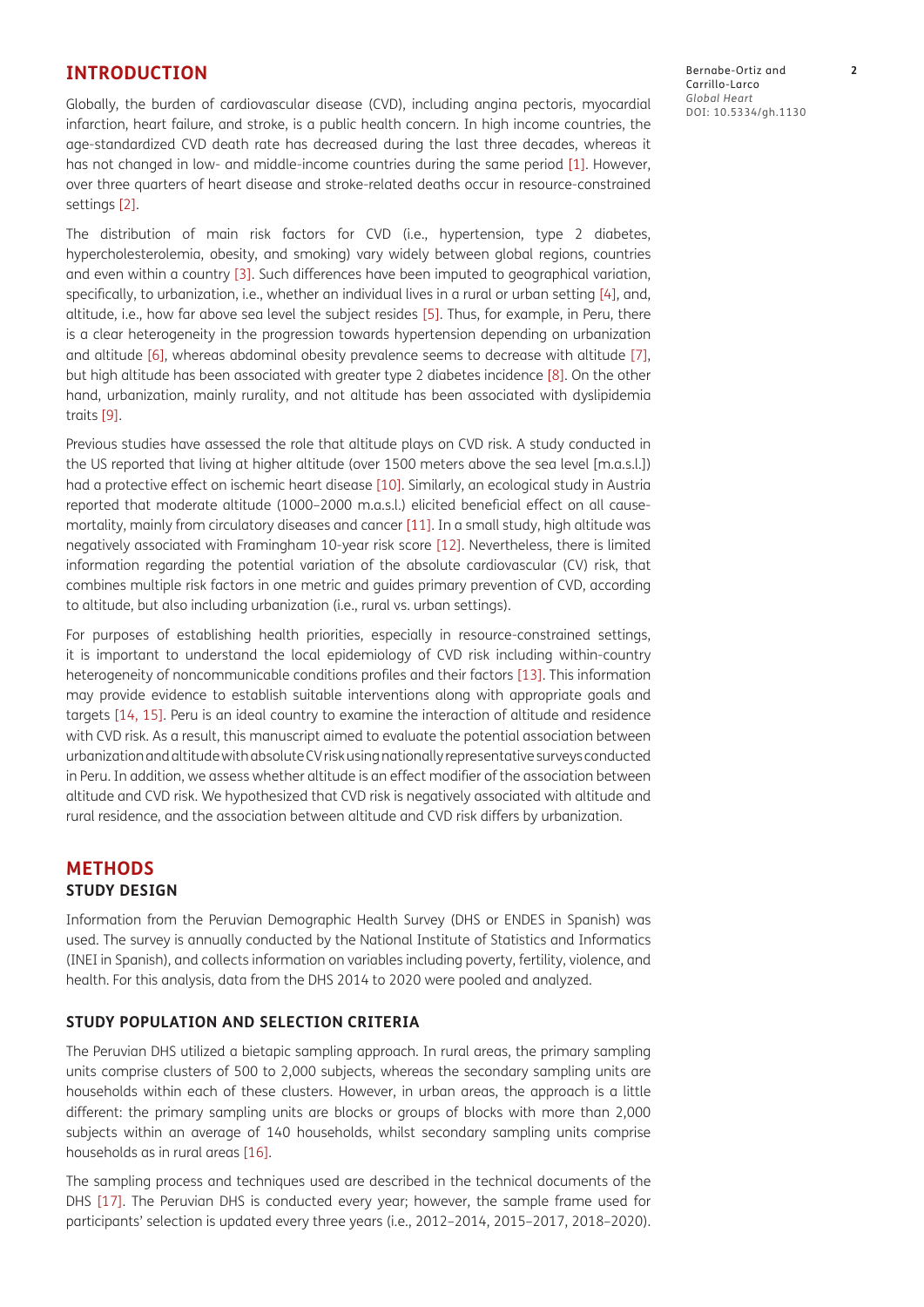The method used for sampling is known as the method of the cube, which allow obtaining samples with estimates of totals approximately equal to the characteristics of the population of the survey that replicates the population structure within the selected sample considering the groups of age, sex and other balance variables.

The present analysis included subjects aged between 40 and 74 years as prediction equations have been validated in this age range [\[18\]](#page-10-5), with complete information to estimate the 10-year cardiovascular risk (i.e., age, sex, current smoking status, and body mass index), as well as urbanization and altitude information.

# **DEFINITION OF VARIABLES**

# Outcome

The outcome of interest was the 10-year predicted absolute CV risk. Since the Peruvian DHS did not collect blood samples for fasting glucose or total cholesterol, we decided to utilize the non-laboratory version of the World Health Organization (WHO) 10-year risk of cardiovascular disease (CVD) [[19](#page-10-6)]. Such risk score used data from the Emerging Risk Factors Collaboration and recalibrates the predicted risk scores to reflect the expected 10-year risk in contemporary population in 21 global regions, including sex, age (in years), smoking status and body mass index (kg/m2). CV risk was estimated utilizing the *whocvdrisk* command in STATA. For analysis purposes, the CV risk score was described according to standard thresholds (<5%, between 5% to <10%, between 10% to <20%, and ≥20%), and then categorized using a cutoff of 10% as usually individuals with such CV risk level or above should receive an evaluation using laboratory-based charts [\[18\]](#page-10-5).

## Exposure

Two were the exposures in our analysis. The first one was urbanization, with two potential categories, rural or urban, as defined by INEI criteria. Accordingly, a rural setting is the area with no more than 100 households contiguously grouped and is not a district capital, or an area having ≥100 households, but these are dispersed or scattered without forming blocks [17]; whereas the remainder settings were considered urban areas for analyses purposes.

The second exposure was altitude above the sea level, which was collected using a Global Positioning System (GPS) utilized a standardized procedure [20]. Briefly, GPS data (i.e., longitude, latitude, and altitude) are collected in the household of each participant at one meter apart from the main door and using the data of at least five satellites to guarantee appropriate quality. For analyses purposes, and because the emphasis was done in high-altitude settings, this variable was split into four categories: <500 meters above the sea level (m.a.s.l), between 500 and 2,499 m.a.s.l, between 2,500 and 3,499 m.a.s.l., and ≥3,500 m.a.s.l.

#### Co-variables

Other variables were used in the analyses as potential confounders. Such variables were: sex (female vs. male); age (40–49, 50–59, 60–69, and 70+ years); education (<7 years, 7–11 years, ad 12+ years); wealth index, as a proxy of socioeconomic position, built on household assets and services available as reported by participants. The wealth index was built for each year and categorized into quintiles using the approach reported by Rutstein and Johnson [\[21](#page-10-7)]; and survey year.

In addition, for descriptive purposes, we also included current smoking status, defined as the reporting of the consumption of at least one cigarette in the last 12 months (no vs. yes); alcohol use, based on the self-report of the consumption of any alcoholic beverage (beer or equivalent) during the last 30 days (no vs. yes), and hypertension status, defined accordingly to the JNC-7 (i.e., systolic blood pressure ≥140 mm Hg, or diastolic blood pressure ≥90 mm Hg, or previous hypertension diagnosis done by a physician) [\[22\]](#page-10-8).

# **PROCEDURES**

All the questionnaires and tools were applied by trained staff using tablets (LENOVO B600F or B600H) using a special software developed by INEI [20]. In addition, GPS data collection was also available with the software used.

Bernabe-Ortiz and **3** Carrillo-Larco *Global Heart* DOI: 10.5334/gh.1130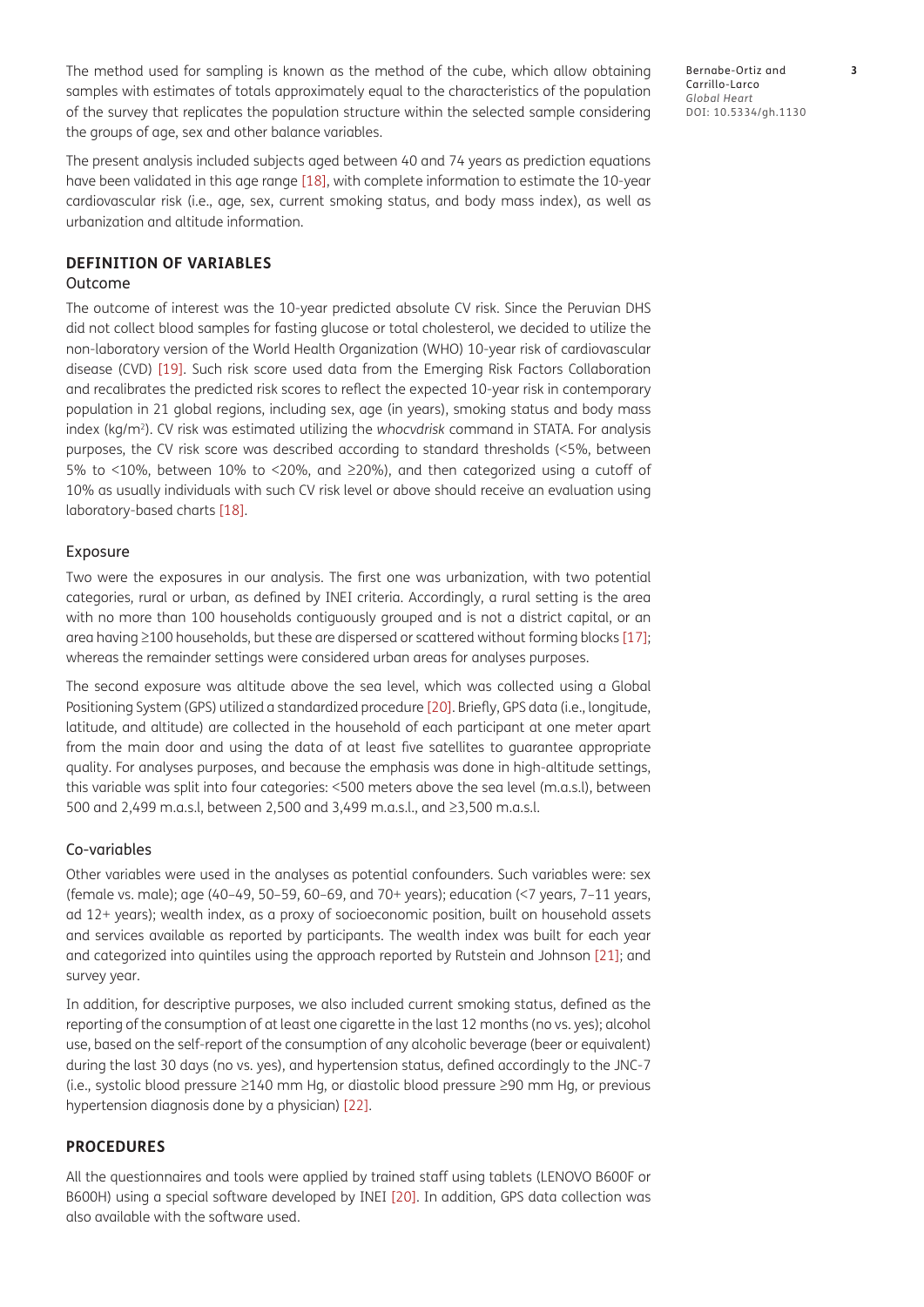Anthropometrical procedures (height, weight and blood pressure) were collected by trained personnel [23]. Height was measured using a standard stadiometer, whereas weight was measured utilizing an electronic scale (SECA model 872, 874 and 878). Blood pressure levels were collected using a digital monitor (OMRON, model HEM-713). Two types of cuffs were utilized depending on the arm circumference of participants. Blood pressure measurements were assessed twice with the participant sitting and their right arm resting on a flat surface at the heart level. The first measurement was taken after a resting period of at least five minutes, and the second measurement was done two minutes after the first measurement [23].

**STATISTICAL ANALYSIS**

Statistical analyses were conducted using STATA 16 for Windows (StataCorp, College Station, TX, USA). All the analyses took into account the multistage complex design of the sample, and subpopulation (*subpop* command) analyses were also pursued [[24](#page-10-9)].

Initially, a description of the study population, including a comparison between those included and not included in the analyses, was conducted. Means and standard deviation (SD) and absolute and relative frequencies were utilized to describe numerical and categorical variables, respectively. In addition, the prevalence of variables of interest were reported as well as their respective 95% confidence intervals (95% CI).

Then, the description of the study population by the exposures (i.e., urbanization and altitude) and the outcome (i.e., absolute CV risk) was also conducted. Comparisons were carried out utilizing the Chi-squared test corrected for the survey design with the second-order correction of Rao and Scott [[25](#page-10-10)].

To assess the associations of interest, crude and adjusted Poisson regression models were built. Multivariable models were adjusted by age, sex, education, wealth index, and survey year. In addition, urbanization and altitude were evaluated in the same regression model to examine if both variables were independently associated with CV risk. Finally, urbanization was evaluated as potential effect modifier of the association between altitude and CVD risk using the *testparm* command in STATA. Prevalence ratios and 95% CI were reported. A p-value <0.05 was considered statistically significant.

# **RESULTS CHARACTERISTICS OF THE STUDY POPULATION**

Data of 86,206 participants fulfilled the inclusion criteria and were pooled using information from ENDES 2014 to 2020. Of them, 143 records were excluded because pregnancy and 5,654 records because of lack of data of interest (i.e., there was not information about altitude, urbanization or variables associated with estimation of the CV risk). Comparison of study characteristics between individuals included and excluded in the analyses are available in Online Supplement E-Table 1. As a result, the information of 80,409 subjects, mean age 54.3 (SD: 8.8), 42,640 (54.4%) females, and 18,098 (29.1%) with 12+ years of education, were further analyzed.

# **URBANIZATION AND ALTITUDE**

A total of 30,722 (25.4%; 95% CI: 24.7% – 26.2%) individuals were from rural areas. Age (p < 0.001), sex (p < 0.001), education (p < 0.001), wealth index (p < 0.001), alcohol use (p < 0.001), hypertension ( $p < 0.001$ ), and survey year ( $p < 0.001$ ) were associated with urbanization in bivariable analyses ([Table 1](#page-4-0)).

Regarding altitude, 60.6% (95% CI: 59.4% – 61.8%) of subjects were living at <500 m.a.s.l., whereas only 9.3% (95% CI: 8.7% – 10.0%) were living at ≥3500 m.a.s.l. All the variables, except survey year, were associated with altitude in bivariable model [\(Table 2\)](#page-5-0).

## **ABSOLUTE CARDIOVASCULAR RISK**

The average 10-year predicted absolute CV risk was 4.5% (SD: 3.1), with values ranging from 0.5% to 37.4%. In addition, 56,333 (66.5%; 95% CI: 66.0% – 67.1%) had a cardiovascular risk <5%; 18,885 (25.7%; 95% CI: 25.1% – 26.2%) had a risk between 5% and <10%; 5,012 (7.5%;

Bernabe-Ortiz and **4** Carrillo-Larco *Global Heart* DOI: 10.5334/gh.1130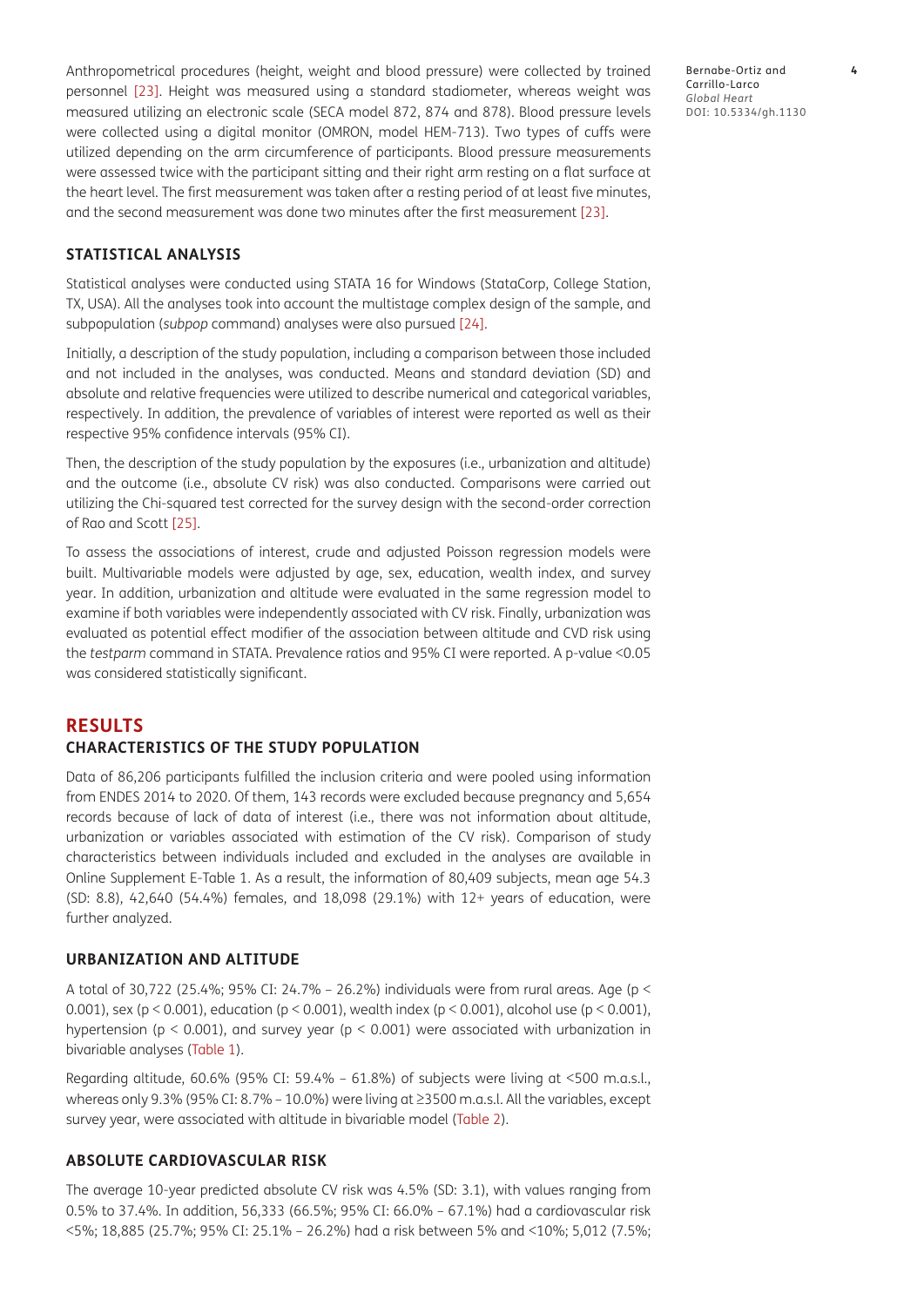|                        | <b>URBAN</b>   | <b>RURAL</b>    | <b>P-VALUE</b> |
|------------------------|----------------|-----------------|----------------|
|                        | $(N = 49,687)$ | $(N = 30, 722)$ |                |
| Age                    |                |                 | < 0.001        |
| $40 - 49$ years        | 22,001 (38.8%) | 11,630 (34.5%)  |                |
| 50 - 59 years          | 14,326 (30.2%) | 9,104 (30.6%)   |                |
| $60 - 69$ years        | 10,072 (23.0%) | 7,119 (24.8%)   |                |
| 70+ years              | 3,288 (8.0%)   | 2,869 (10.1%)   |                |
| Sex                    |                |                 | < 0.001        |
| Male                   | 22,781 (44.7%) | 14,988 (48.0%)  |                |
| Female                 | 26,906 (55.3%) | 15,734 (52.0%)  |                |
| <b>Education</b>       |                |                 | < 0.001        |
| <7 years               | 13,109 (24.5%) | 18,211 (70.5%)  |                |
| $7 - 11$ years         | 18,742 (39.7%) | 6,492 (22.7%)   |                |
| $12+years$             | 16,166 (35.8%) | 1,932 (6.8%)    |                |
| <b>Wealth index</b>    |                |                 | < 0.001        |
| First quintile         | 3,086 (4.2%)   | 14,731 (49.4%)  |                |
| Second quintile        | 4,418 (6.8%)   | 11,499 (36.0%)  |                |
| Third quintile         | 10,599 (19.1%) | 2,952 (9.2%)    |                |
| Fourth quintile        | 14,512 (31.9%) | 1,074 (3.7%)    |                |
| Fifth quintile         | 17,072 (38.0%) | 466 (1.7%)      |                |
| <b>Current smoking</b> |                |                 | 0.72           |
| No                     | 42,035 (85.3%) | 25,720 (85.5%)  |                |
| Yes                    | 7,652 (14.7%)  | 5,002 (14.5%)   |                |
| Alcohol use            |                |                 | < 0.001        |
| No                     | 32,500 (65.1%) | 23,092 (75.2%)  |                |
| Yes                    | 17,159 (34.9%) | 7,609 (24.8%)   |                |
| <b>Hypertension</b>    |                |                 | < 0.001        |
| No                     | 34,536 (66.3%) | 23,237 (74.7%)  |                |
| Yes                    | 15,151 (33.7%) | 7,485 (25.3%)   |                |
| Survey year            |                |                 | < 0.001        |
| 2014                   | 7,043 (11.8%)  | 4,867 (14.5%)   |                |
| 2015                   | 7,256 (14.8%)  | 4,170 (15.7%)   |                |
| 2016                   | 7,252 (14.2%)  | 4,226 (15.1%)   |                |
| 2017                   | 7,366 (15.7%)  | 4,511 (14.7%)   |                |
| 2018                   | 7,864 (16.6%)  | 4,681 (15.2%)   |                |
| 2019                   | 7,518 (16.0%)  | 4,877 (14.9%)   |                |
| 2020                   | 5,388 (10.9%)  | 3,390 (9.9%)    |                |

<span id="page-4-0"></span>**Table 1** Description of the study population by urbanization: Comparison taking into account multistage design.

95% CI: 7.2% – 7.9%) had a risk between 10% and <20%; and 179 (0.3%; 95% CI: 0.2% – 0.4%) had a risk ≥20%. Age (p < 0.001), sex (p < 0.001), education (p < 0.001), wealth index (p < 0.001), current smoking (p < 0.001), and hypertension (p < 0.001) were factors associated with an absolute CV risk ≥10% in bivariable analysis ([Table 3](#page-6-0)).

# **URBANIZATION, ALTITUDE AND ABSOLUTE CARDIOVASCULAR RISK**

After controlling for age, sex, education, wealth index, and survey year, higher altitude was associated with lower absolute cardiovascular risk [\(Table 4\)](#page-7-0). Thus, the proportion of subjects with CV risk  $\geq$ 10% was lower among those living between 2,500 – 3,490 m.a.s.l. (PR = 0.81; 95% CI: 0.74 – 0.88) compared to those living <500 m.a.s.l., and such proportion was much lower among those living at ≥3,500 m.a.s.l (PR = 0.66; 95% CI: 0.59 – 0.73). Additionally, in multivariable model, the proportion of subjects with CV risk ≥10% living in rural area was lower (PR = 0.82; 95% CI: 0.75 – 0.89) compared to those living in urban areas. When urbanization and altitude were included in the same regression model, both variables were independently associated with CV risk ([Table 4](#page-7-0)).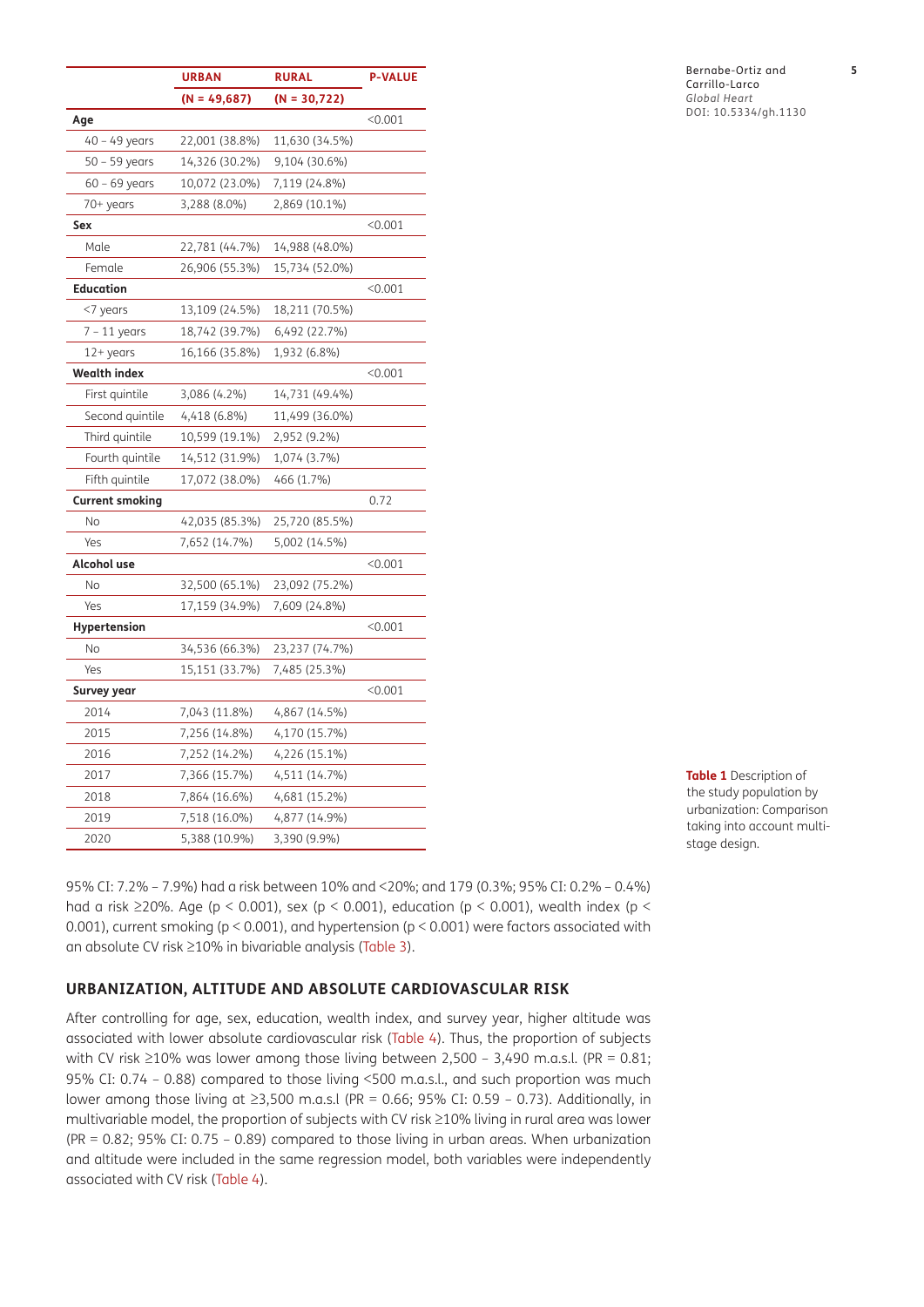|                        | <b>ALTITUDE (METERS ABOVE SEA LEVEL)</b> |                 |                |                | <b>P-VALUE</b> |
|------------------------|------------------------------------------|-----------------|----------------|----------------|----------------|
|                        | < 500                                    | $500 - 2499$    | $2500 - 3499$  | ≥3500          |                |
|                        | $(N = 38, 188)$                          | $(N = 16, 198)$ | $(N = 15,301)$ | $(N = 10,722)$ |                |
| Age                    |                                          |                 |                |                | < 0.001        |
| $40 - 49$ years        | 16,338 (38.3%)                           | 7,123 (38.8%)   | 6,245 (36.9%)  | 3,925 (34.0%)  |                |
| $50 - 59$ years        | 11,362 (30.2%)                           | 4,645 (30.4%)   | 4,316 (30.5%)  | 3,107 (30.5%)  |                |
| $60 - 69$ years        | 8,001 (23.5%)                            | 3,261 (22.4%)   | 3,335 (22.9%)  | 2,594 (25.2%)  |                |
| 70+ years              | 2,487 (8.0%)                             | 1,169 (8.4%)    | 1,405 (9.7%)   | 1,096 (10.3%)  |                |
| Sex                    |                                          |                 |                |                | < 0.001        |
| Male                   | 18,266 (46.0%)                           | 7,844 (47.2%)   | 6,870 (43.3%)  | 4,789 (43.7%)  |                |
| Female                 | 19,922 (54.0%)                           | 8,354 (52.8%)   | 8,431 (56.7%)  | 5,933 (56.3%)  |                |
| <b>Education</b>       |                                          |                 |                |                | < 0.001        |
| <7 years               | 11,552 (25.8%)                           | 6,719 (44.4%)   | 7,461 (52.4%)  | 5,588 (60.0%)  |                |
| $7 - 11$ years         | 14,886 (40.6%)                           | 4,630 (30.5%)   | 3,361 (25.3%)  | 2,357 (25.9%)  |                |
| 12+ years              | 10,464 (33.6%)                           | 3,764 (25.1%)   | 2,643 (22.3%)  | 1,227 (14.1%)  |                |
| <b>Wealth index</b>    |                                          |                 |                |                | < 0.001        |
| First quartile         | 4,273 (6.3%)                             | 3,684 (22.5%)   | 5,445 (31.1%)  | 4,415 (41.0%)  |                |
| Second quartile        | 4,496 (7.5%)                             | 3,161 (19.1%)   | 4,552 (26.3%)  | 3,708 (30.7%)  |                |
| Third quartile         | 7,489 (17.6%)                            | 2,804 (16.8%)   | 2,075 (14.9%)  | 1,183 (12.6%)  |                |
| Fourth quartile        | 10,069 (30.9%)                           | 3,067 (20.0%)   | 1,720 (14.9%)  | 730 (8.0%)     |                |
| Fifth quartile         | 11,861 (37.7%)                           | 3,482 (21.6%)   | 1,509 (12.8%)  | 686 (7.7%)     |                |
| <b>Current smoking</b> |                                          |                 |                |                | < 0.001        |
| $\rm No$               | 31,748 (84.8%)                           | 13,827 (85.5%)  | 13,138 (87.0%) | 9,042 (86.4%)  |                |
| Yes                    | 6,440 (15.2%)                            | 2,371 (14.5%)   | 2,163 (13.0%)  | 1,680 (13.6%)  |                |
| Alcohol use            |                                          |                 |                |                | < 0.001        |
| No                     | 24,903 (64.5%)                           | 11,433 (70.6%)  | 10,917 (71.4%) | 8,339 (77.2%)  |                |
| Yes                    | 13,259 (35.5%)                           | 4,756 (29.4%)   | 4,379 (28.6%)  | 2,374 (22.8%)  |                |
| <b>Hypertension</b>    |                                          |                 |                |                | < 0.001        |
| No                     | 26,208 (65.4%)                           | 11,664 (69.9%)  | 11,582 (74.4%) | 8,319 (76.4%)  |                |
| Yes                    | 11,980 (34.6%)                           | 4,534 (30.1%)   | 3,719 (25.6%)  | 2,403 (23.6%)  |                |
| Survey year            |                                          |                 |                |                | 0.21           |
| 2014                   | 5,547 (12.1%)                            | 2,204 (11.9%)   | 2,301 (13.4%)  | 1,858 (14.8%)  |                |
| 2015                   | 5,616 (14.8%)                            | 2,345 (15.5%)   | 2,069 (15.0%)  | 1,396 (15.7%)  |                |
| 2016                   | 5,513 (14.2%)                            | 2,455 (15.4%)   | 2,118 (14.6%)  | 1,392 (14.6%)  |                |
| 2017                   | 5,610 (15.5%)                            | 2,501 (15.9%)   | 2,244 (14.6%)  | 1,522 (15.1%)  |                |
| 2018                   | 5,972 (16.4%)                            | 2,476 (15.8%)   | 2,404 (16.2%)  | 1,693 (15.9%)  |                |
| 2019                   | 5,751 (16.1%)                            | 2,421 (15.0%)   | 2,506 (16.0%)  | 1,717 (14.5%)  |                |
| 2020                   | 4,179 (10.9%)                            | 1,796 (10.5%)   | 1,659 (10.2%)  | 1,144 (9.4%)   |                |

Bernabe-Ortiz and **6** Carrillo-Larco *Global Heart* DOI: 10.5334/gh.1130

<span id="page-5-0"></span>**Table 2** Description of the study population by altitude: Comparison taking into account multi-stage design.

Urbanization was an effect modifier of the association between altitude and CV risk (p < 0.001). Thus, the protective effect of altitude on CV risk was seen ≥2500 m.a.s.l among those living in urban areas, whereas such association was observable only among those living ≥3500 m.a.s.l. in rural settings (See [Table 5\)](#page-7-1).

# **DISCUSSION MAIN RESULTS**

Our study reports evidence that both, urbanization, specifically rurality, and altitude, mainly settings at ≥2,500 m.a.s.l., had a lower proportion of individuals having a CV risk ≥10% in multivariable models. Moreover, the association of urbanization with CV risk was independent of the effect of altitude, and vice versa. In addition to that, the association between altitude and CV risk is seen at ≥2500 m.a.s.l. in urban settings and ≥3500 m.a.s.l. in rural ones, highlighting that altitude may be the main factor associated with lower CV risk.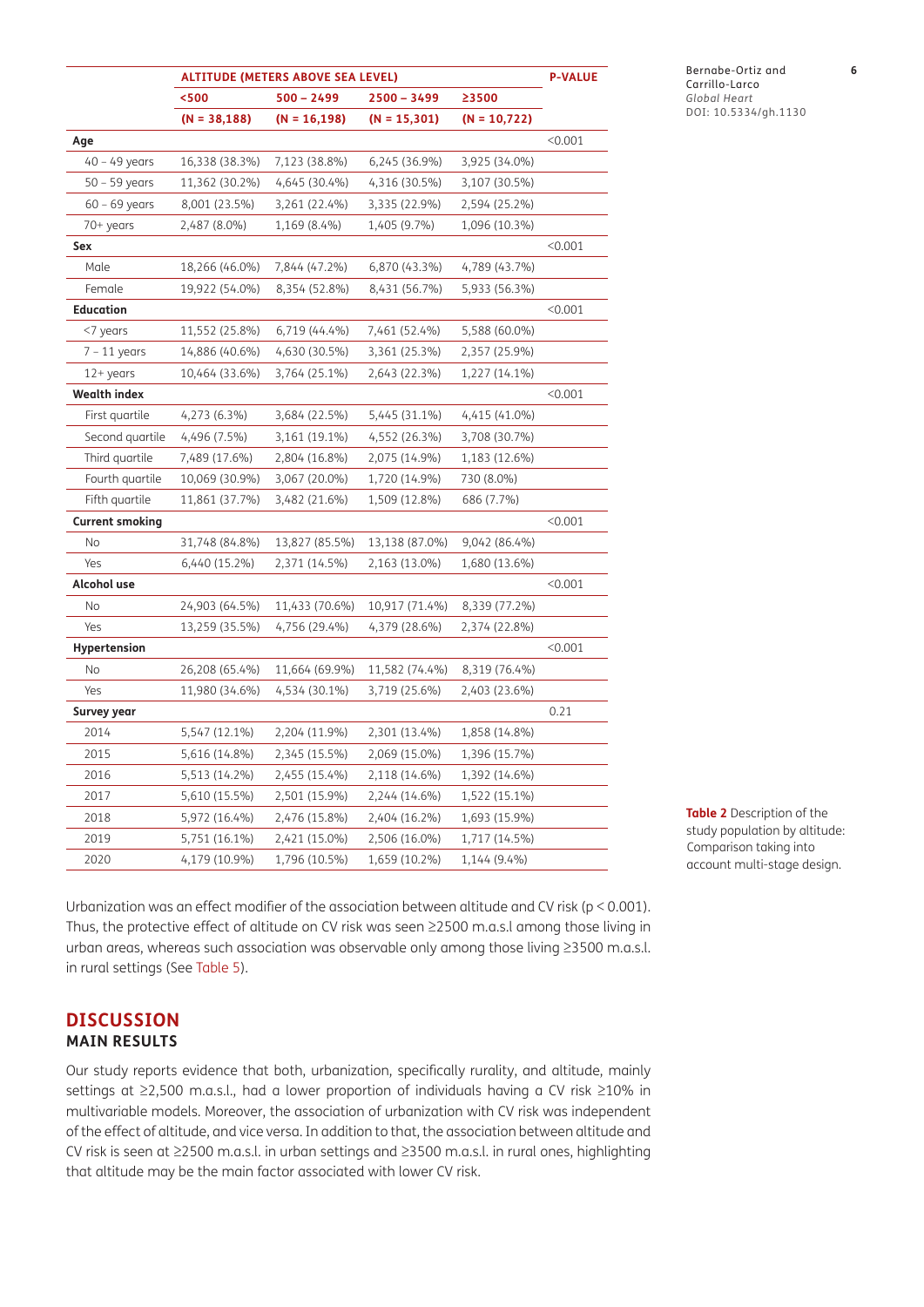|                        | <b>10-YEAR CARDIOVASCULAR RISK</b> | <b>P-VALUE</b> |         |
|------------------------|------------------------------------|----------------|---------|
|                        | LOW (<10%)                         | HIGH (≥10%)    |         |
|                        | $(N = 75,218)$                     | $(N = 5, 191)$ |         |
| Age                    |                                    |                | < 0.001 |
| 40 - 49 years          | 33,609 (54.5%)                     | 22 (4.2%)      |         |
| $50 - 59$ years        | 23,147 (36.4%)                     | 283 (18.2%)    |         |
| $60 - 69$ years        | 15,240 (9.0%)                      | 1,951 (52.0%)  |         |
| 70+ years              | 3,222 (0.1%)                       | 2,935 (25.5%)  |         |
| Sex                    |                                    |                | < 0.001 |
| Male                   | 33,902 (43.3%)                     | 3,867 (72.7%)  |         |
| Female                 | 41,316 (56.7%)                     | 1,324 (27.3%)  |         |
| <b>Education</b>       |                                    |                | < 0.001 |
| <7 years               | 28,885 (34.5%)                     | 2,435 (43.6%)  |         |
| $7 - 11$ years         | 23,973 (36.2%)                     | 1,261 (30.5%)  |         |
| $12+years$             | 17,200 (29.3%)                     | 898 (25.9%)    |         |
| <b>Wealth index</b>    |                                    |                | < 0.001 |
| First quintile         | 16,668 (15.8%)                     | 1,149 (14.0%)  |         |
| Second quintile        | 14,945 (14.4%)                     | 972 (12.4%)    |         |
| Third quintile         | 12,794 (16.7%)                     | 757 (15.5%)    |         |
| Fourth quintile        | 14,554 (24.6%)                     | 1,032 (25.9%)  |         |
| Fifth quintile         | 16,257 (28.5%)                     | 1,281 (32.2%)  |         |
| <b>Current smoking</b> |                                    |                | < 0.001 |
| No                     | 64,198 (86.5%)                     | 3,557 (71.8%)  |         |
| Yes                    | 11,020 (13.5%)                     | 1,634 (28.2%)  |         |
| Alcohol use            |                                    |                | 0.20    |
| No                     | 51,977 (67.5%)<br>3,615 (69.0%)    |                |         |
| Yes                    | 23,198 (32.5%)                     | 1,570 (31.0%)  |         |
| Hypertension           |                                    |                | < 0.001 |
| <b>No</b>              | 56,686 (72.7%)                     | 1,087 (18.6%)  |         |
| Yes                    | 18,532 (27.3%)                     | 4,104 (81.4%)  |         |
| Survey year            |                                    |                | 0.07    |
| 2014                   | 10,981 (12.4%)                     | 929 (13.0%)    |         |
| 2015                   | 10,780 (15.2%)                     | 646 (12.9%)    |         |
| 2016                   | 10,790 (14.5%)                     | 688 (14.1%)    |         |
| 2017                   | 11,057 (15.3%)                     | 820 (16.8%)    |         |
| 2018                   | 11,773 (16.2%)                     | 772 (16.6%)    |         |
| 2019                   | 11,616 (15.7%)                     | 779 (16.2%)    |         |
| 2020                   | 8,221 (10.7%)                      | 557 (10.4%)    |         |

<span id="page-6-0"></span>**Table 3** Description of the study population by cardiovascular risk: Comparison taking into account multi-stage design.

# **IMPLICATIONS OF THE FINDINGS**

While 50% of the world's population lives below 150 m.a.s.l, only 6% de the world's population lives over 1,500 m.a.s.l. [[26](#page-10-11), [27](#page-10-12)], and most of these people are from low- and middle-income countries (LMIC). Thus, disentangling the potential effect of urbanization and altitude on CV risk seems to be relevant, especially for resource-constrained settings where the burden of CV is high and risk-based prevention much needed. As many of the rural areas are at high altitude, our findings help to better understand the epidemiology of absolute CV risk in these populations. Thus, our results highlight that rurality and high altitude (≥2,500 m.a.s.l.) are negatively and independently associated with high CV risk; however, the potential effect of high-altitude on CV risk is seen at lower altitude among urban dwellers.

Contrary to the usual paradigm that altitude and rurality are associated with a low prevalence and incidence of cardiovascular risk factors (i.e., smoking, obesity, hypertension, and type 2 diabetes), current literature suggest that the distribution of these risk factors in rural and highaltitude settings could have changed. Thus, a recent analysis reported that ≥55% of the global rise in BMI in the last three decades, and ≥80% in some low- and middle-income regions, was attributed to increase of BMI in rural areas [\[28](#page-10-13)]. This has been also confirmed in Peruvian less

#### Bernabe-Ortiz and **7** Carrillo-Larco *Global Heart* DOI: 10.5334/gh.1130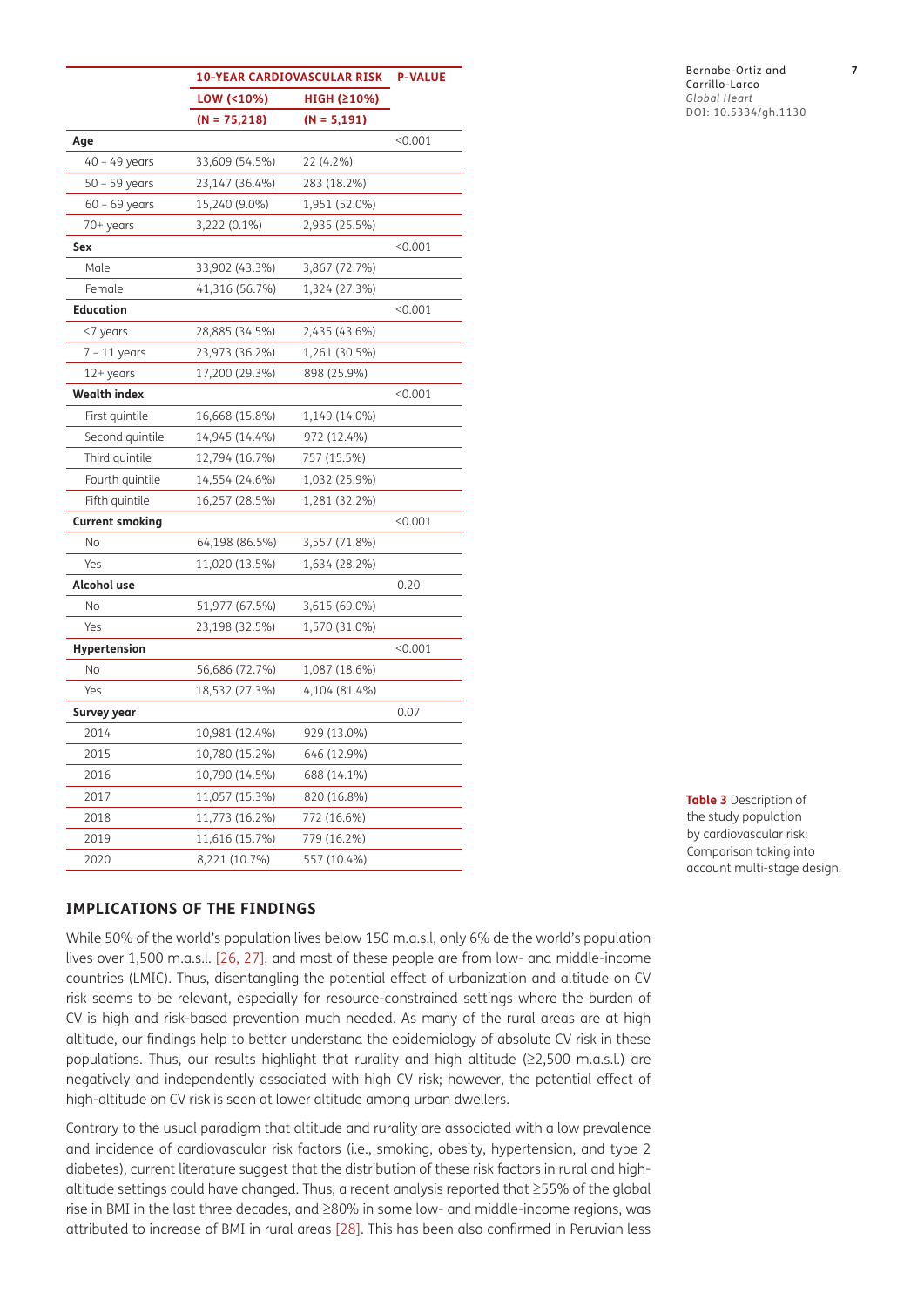|                                               | LOW (<10%)      | HIGH (≥10%)   | <b>CRUDE MODEL</b>   | <b>ADJUSTED MODEL*</b> |
|-----------------------------------------------|-----------------|---------------|----------------------|------------------------|
|                                               | $(N = 66,997)$  | $(N = 4,634)$ | <b>PR (95% CI)</b>   | <b>PR (95% CI)</b>     |
| Urbanization and altitude in different models |                 |               |                      |                        |
| <b>Urbanization</b>                           |                 |               |                      |                        |
| Urban                                         | 46,386 (91.8%)  | 3,301 (8.2%)  | 1 (Reference)        | 1 (Reference)          |
| Rural                                         | 28,832 (93.4%)  | 1,890 (6.6%)  | $0.80(0.74 - 0.86)$  | $0.82$ (0.75 - 0.89)   |
| Altitude                                      |                 |               |                      |                        |
| <500 m.a.s.l.                                 | 35,546 (91.5%)  | 2,642 (8.5%)  | 1 (Reference)        | 1 (Reference)          |
| $500 - 2,499$ m.a.s.l.                        | 15,170 (92.5%)  | 1,028 (7.5%)  | $0.87(0.79 - 0.97)$  | $0.95(0.87 - 1.03)$    |
| $2,500 - 3,499$ m.a.s.l.                      | 14,382 (93.5%)  | 919 (6.5%)    | $0.77(0.69 - 0.85)$  | $0.81(0.74 - 0.88)$    |
| $≥3,500$ m.a.s.l.                             | 10,120 (94.4 %) | 602 (5.6%)    | $0.66$ (0.59 – 0.74) | $0.66$ (0.59 – 0.73)   |
| Urbanization and altitude in the same model   |                 |               |                      |                        |
| <b>Urbanization</b>                           |                 |               |                      |                        |
| Urban                                         |                 |               | 1 (Reference)        | 1 (Reference)          |
| Rural                                         |                 |               | $0.91(0.84 - 0.99)$  | $0.89(0.81 - 0.97)$    |
| <b>Altitude</b>                               |                 |               |                      |                        |
| <500 m.a.s.l.                                 |                 |               | 1 (Reference)        | 1 (Reference)          |
| $500 - 2,499$ m.a.s.l.                        |                 |               | $0.90(0.81 - 0.99)$  | $0.96(0.89 - 1.05)$    |
| $2,500 - 3,499$ m.a.s.l.                      |                 |               | $0.80(0.72 - 0.88)$  | $0.82$ (0.75 - 0.90)   |

≥3,500 m.a.s.l. **0.69 (0.62 – 0.78) 0.68 (0.60 – 0.76)**

**10-YEAR CARDIOVASCULAR RISK**

Bernabe-Ortiz and **8** Carrillo-Larco *Global Heart* DOI: 10.5334/gh.1130

<span id="page-7-0"></span>**Table 4** Association between urbanization, altitude and cardiovascular risk: Crude and adjusted models.

Models were built taking into account the multi-stage design of the surveys.

\* Adjusted by age, sex, education, wealth index, and survey year.

|                          | LOW (<10%)     | HIGH (≥10%)   | <b>CRUDE MODEL</b>  | <b>ADJUSTED MODEL*</b> |
|--------------------------|----------------|---------------|---------------------|------------------------|
|                          | $(N = 66,997)$ | $(N = 4,634)$ | <b>PR (95% CI)</b>  | <b>PR (95% CI)</b>     |
| Urban area               |                |               |                     |                        |
| <b>Altitude</b>          |                |               |                     |                        |
| <500 m.a.s.l.            | 29,704 (91.3%) | 2,293 (8.7%)  | 1 (Reference)       | 1 (Reference)          |
| $500 - 2,499$ m.a.s.l.   | 8,469 (92.5%)  | 558 (7.5%)    | $0.86(0.75 - 0.97)$ | $0.93(0.84 - 1.03)$    |
| $2,500 - 3,499$ m.a.s.l. | 5,525 (93.4%)  | 321 (6.6%)    | $0.75(0.65 - 0.86)$ | $0.76(0.67 - 0.86)$    |
| $\geq$ 3,500 m.a.s.l.    | 2,688 (95.4%)  | 129 (4.6%)    | $0.53(0.41 - 0.67)$ | $0.69(0.56 - 0.86)$    |
| Rural area               |                |               |                     |                        |
| Altitude                 |                |               |                     |                        |
| <500 m.a.s.l.            | 5,842 (93.8%)  | 349 (6.2%)    | 1 (Reference)       | 1 (Reference)          |
| $500 - 2,499$ m.a.s.l.   | 6,701 (92.6%)  | 470 (7.4%)    | $1.20(1.01 - 1.44)$ | $1.16(0.99 - 1.33)$    |
| $2,500 - 3,499$ m.a.s.l. | 8,857 (93.5%)  | 598 (6.5%)    | $1.06(0.89 - 1.25)$ | $1.02(0.88 - 1.17)$    |
| $≥3,500$ m.a.s.l.        | 7,432 (93.9%)  | 473 (6.1%)    | $0.99(0.83 - 1.18)$ | $0.76(0.65 - 0.89)$    |
|                          |                |               |                     |                        |

**10-YEAR CARDIOVASCULAR RISK**

L

<span id="page-7-1"></span>**Table 5** Association between altitude and cardiovascular risk by urbanization: Crude and adjusted models.

Models were built taking into account the multi-stage design of the surveys.

\* Adjusted by age, sex, education, wealth index, and survey year.

urbanized settings [29]. Whereas cross-sectional studies have reported low prevalence of risk factors in rural settings, a longitudinal analysis in Peru reported a higher risk of developing hypertension in rural areas relative to rural-urban migrant or urban groups [[30](#page-10-14)]. In addition to that, a dramatic change in lifestyle, whereby unhealthy lifestyles are more common, has taken place in Peruvian rural and high-altitude populations. Although urbanization is usually associated to increased consumption of fat, sugar and salt, the results of a study comparing diet patterns in urban and rural settings in a high-altitude Peruvian region reported mixed findings with more added salt and oil consumption than urban areas [\[31\]](#page-10-15). Despite of this, according to our findings, subjects with CV risk ≥10% are still less common in rural and highaltitude settings in Peru. A potential explanation of these findings may be the duration of the exposure to these cardiometabolic risk factors; in other words, these rural and high-altitude populations may have been exposed to these risk factors not long enough to have experienced the deleterious effects on cardiovascular health.

Beyond traditional risk factors, altitude may also have a direct effect on cardiovascular physiology. Thus, with chronic altitude exposure, there is a decrease in maximum heart rate, with a decrease in heart rate change during exercise [32]. Similarly, altitude exposure is associated with lower levels of systolic blood pressure [\[33\]](#page-11-0). In addition, ultraviolet radiation from sunlight,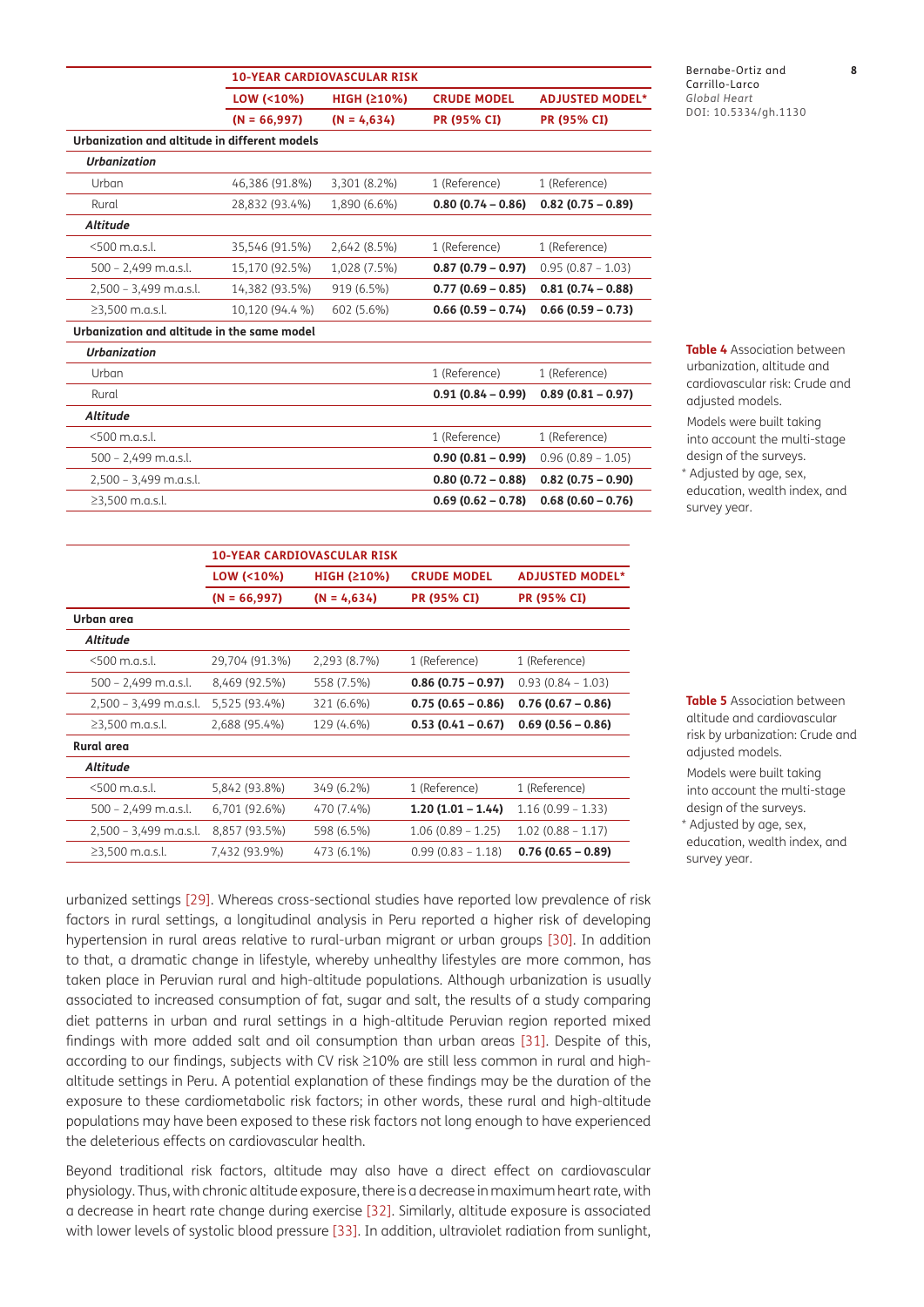which tend to increase with altitude, may have a substantial impact on CVD risk [\[34](#page-11-1)]. This effect may be mediated by vitamin D levels and by lower blood pressure [35]. Thus, there is a need to understand mechanisms behind the association between altitude and CVD risk.

Bernabe-Ortiz and **9** Carrillo-Larco *Global Heart* DOI: 10.5334/gh.1130

# **PUBLIC HEALTH RELEVANCE**

For this manuscript, we used one of the six modules of the HEARTS technical package developed by the World Health Organization (WHO) [[18](#page-10-5)]. The module is focused on risk-based CVD management and includes information on a total risk approach to the assessment of CVD, including subregion-specific risk charts [[19](#page-10-6)].

Despite the limitation of risk scores we used, our findings highlight the need to target individuals at higher risk of CVD, especially those located in urban areas and living <2500 m.a.s.l., but without excluding those from rural or high-altitude settings. Targeting individuals at high CV risk has been recognized as a beneficial strategy in terms of number of CV events avoided [\[36,](#page-11-2) [37\]](#page-11-3). Providing CVD risk score may reduce total cholesterol, systolic blood pressure, and multivariable CVD risk [[37\]](#page-11-3). We decided to use an absolute CV risk approach as a subject with multiple risk factors, even if each factor is only slightly or moderately elevated, may be at a higher risk of CVD than someone with an elevated level of a single risk factor.

Finally, whereas a risk stratification approach, as the used by the WHO HEARTS risk score, is mainly suitable to settings with limited resources, our results suggest the need of ensuring laboratory infrastructure to confirm results and conduct follow-up of individuals, appropriate drug therapy availability for primary prevention of CVD, and counseling strategies in different settings, especially in rural areas.

## **STRENGTH AND LIMITATIONS**

This study benefits from pooled data derived from consecutive nationally representative surveys in Peru. Our study expands to disentangle relationships between urbanization, altitude and predicted CV risk. However, our analysis has some limitations that merit discussion. First, the cross-sectional nature of the data only permits to evaluate association and not causality. Second, across the years, the sampling frame of the Peruvian DHS has changed; thus, the sampling frame of the last three years was not similar to that of the previous years. However, we have used the year-specific sampling weights, stratum, and sampling units. Because of the sampling frame, although there is a possibility to have some bias because of sampling, this is relatively negligible. Moreover, although there is a small probability to select the same participant in different surveys (for example in 2014 and 2020), this probability is very reduced as different sampling frames are utilized. Third, as blood samples are not usually taken in these surveys (i.e., lipid profile and fasting glucose are not available), we only utilized the nonlaboratory chart of the WHO absolute CV risk score. However, a moderate agreement between WHO CVD risk predictions using laboratory and non-laboratory algorithms has been described in population samples [[18](#page-10-5)]. Finally, some residual confounding may arise as an exhaustive list of confounders was not used because of data availability.

# **CONCLUSIONS**

Among Peruvian population, urbanization, specifically rurality, and altitude above the sea level, mainly living at ≥2,500 m.a.s.l., were factors independently associated with lower predicted CV risk.

# **DATA ACCESSIBILITY STATEMENT**

Data used in this analysis is freely available in the webpage of the National Institute of Statistics and Informatics (INEI) at [http://iinei.inei.gob.pe/microdatos/.](http://iinei.inei.gob.pe/microdatos/)

# **ADDITIONAL FILE**

The additional file for this article can be found as follows:

**• Online Supplement.** E-Table 1. DOI: <https://doi.org/10.5334/gh.1130.s1>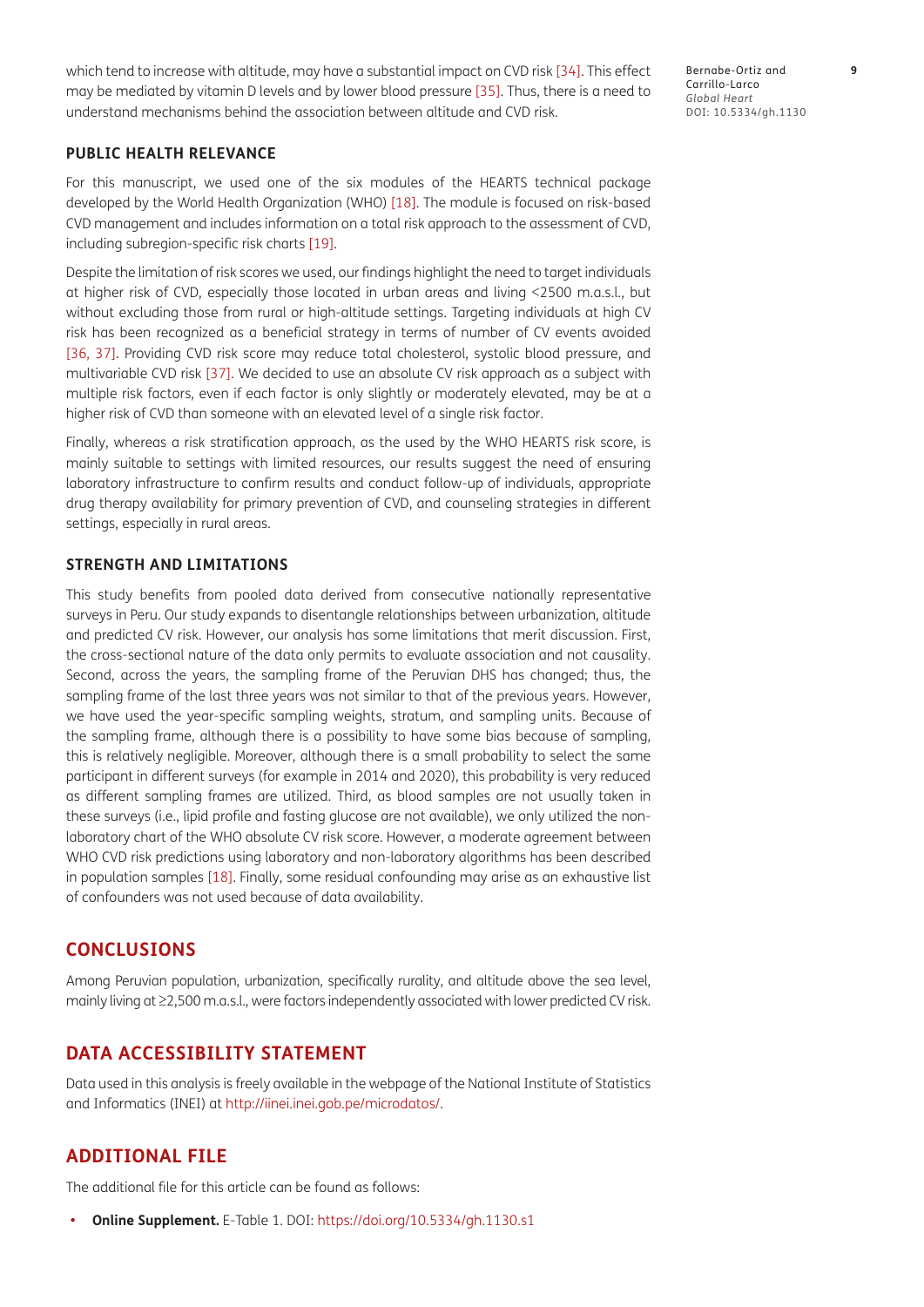# **ETHICS AND CONSENT**

The information utilized in this analysis is anonymous and freely available to the general public and does not reveal any personal identifiable data and, as a result, this study does not represent an ethical risk for participants. The INEI, the Peruvian organization responsible for data collection, requested informed consent of participants before the conduction of the survey.

# **FUNDING INFORMATION**

RMC-L is supported by a Wellcome Trust International Training Fellowship (214185/Z/18/Z).

# **COMPETING INTERESTS**

The authors have no competing interests to declare.

# **AUTHOR CONTRIBUTIONS**

AB-O and RMC-L conceived the idea of the manuscript. AB-O conducted the statistical analyses, with support of RMC-L. AB-O drafted the first version of the manuscript, with support of RMC-L. All the authors read, contributed with substantial intellectual content, and approved the version submitted for publication.

# <span id="page-9-0"></span>**AUTHOR AFFILIATIONS**

#### **Antonio Bernabe-Ortiz, MD, MPH, PhD**[orcid.org/0000-0002-6834-1376](https://orcid.org/0000-0002-6834-1376)

CRONICAS Center of Excellence in Chronic Diseases, Universidad Peruana Cayetano Heredia, Lima, Peru; Universidad Científica del Sur, Lima, Peru

#### **Rodrigo M. Carrillo-Larco, MD, PhD** [orcid.org/0000-0002-2090-1856](https://orcid.org/0000-0002-2090-1856)

CRONICAS Center of Excellence in Chronic Diseases, Universidad Peruana Cayetano Heredia, Lima, Peru; Department of Epidemiology and Biostatistics, School of Public Health, Imperial College London, London, UK; Universidad Continental, Lima, Peru

# **REFRRENCES**

- <span id="page-9-1"></span>1. **Jagannathan R, Patel SA, Ali MK, Narayan KMV.** Global Updates on Cardiovascular Disease Mortality Trends and Attribution of Traditional Risk Factors. *Curr Diab Rep*. 2019; 19(7): 44. DOI: [https://doi.](https://doi.org/10.1007/s11892-019-1161-2) [org/10.1007/s11892-019-1161-2](https://doi.org/10.1007/s11892-019-1161-2)
- <span id="page-9-2"></span>2. **World Health Organization.** *World Health Statistics 2021: Monitoring health for the sustainable development goals*. Geneva, Switzerland: WHO; 2021.
- <span id="page-9-3"></span>3. **Roth GA, Mensah GA, Johnson CO,** et al. Global Burden of Cardiovascular Diseases and Risk Factors, 1990-2019: Update From the GBD 2019 Study. *J Am Coll Cardiol*. 2020; 76(25): 2982–3021. DOI: <https://doi.org/10.1016/j.jacc.2020.11.010>
- <span id="page-9-4"></span>4. **Eckert S, Kohler S.** Urbanization and health in developing countries: A systematic review. *World Health Popul*. 2014; 15(1): 7–20. DOI:<https://doi.org/10.12927/whp.2014.23722>
- <span id="page-9-5"></span>5. **Mallet RT, Burtscher J, Richalet JP, Millet GP, Burtscher M.** Impact of High Altitude on Cardiovascular Health: Current Perspectives. *Vasc Health Risk Manag*. 2021; 17: 317–35. DOI: [https://](https://doi.org/10.2147/VHRM.S294121) [doi.org/10.2147/VHRM.S294121](https://doi.org/10.2147/VHRM.S294121)
- 6. **Bernabé-Ortiz A, Carrillo-Larco RM, Gilman RH, Checkley W, Smeeth L, Miranda JJ.** Impact of urbanisation and altitude on the incidence of, and risk factors for, hypertension. *Heart*. 2017; 103(11): 827–33. DOI:<https://doi.org/10.1136/heartjnl-2016-310347>
- 7. **Pajuelo-Ramírez J, Torres-Aparcana H, Agüero-Zamora R, Quispe AM.** Altitude and its inverse association with abdominal obesity in an Andean country: A cross-sectional study. *F1000Res*. 2019; 8: 1738. DOI: <https://doi.org/10.12688/f1000research.20707.2>
- 8. **Bernabé-Ortiz A, Carrillo-Larco RM, Gilman RH,** et al. Geographical variation in the progression of type 2 diabetes in Peru: The CRONICAS Cohort Study. *Diabetes Res Clin Pract*. 2016; 121: 135–45. DOI: <https://doi.org/10.1016/j.diabres.2016.09.007>
- <span id="page-9-6"></span>9. **Lazo-Porras M, Bernabe-Ortiz A, Quispe R,** et al. Urbanization, mainly rurality, but not altitude is associated with dyslipidemia profiles. *J Clin Lipidol*. 2017; 11(5): 1212–22.e4. DOI: [https://doi.](https://doi.org/10.1016/j.jacl.2017.06.016) [org/10.1016/j.jacl.2017.06.016](https://doi.org/10.1016/j.jacl.2017.06.016)

Bernabe-Ortiz and **10** Carrillo-Larco *Global Heart* DOI: 10.5334/gh.1130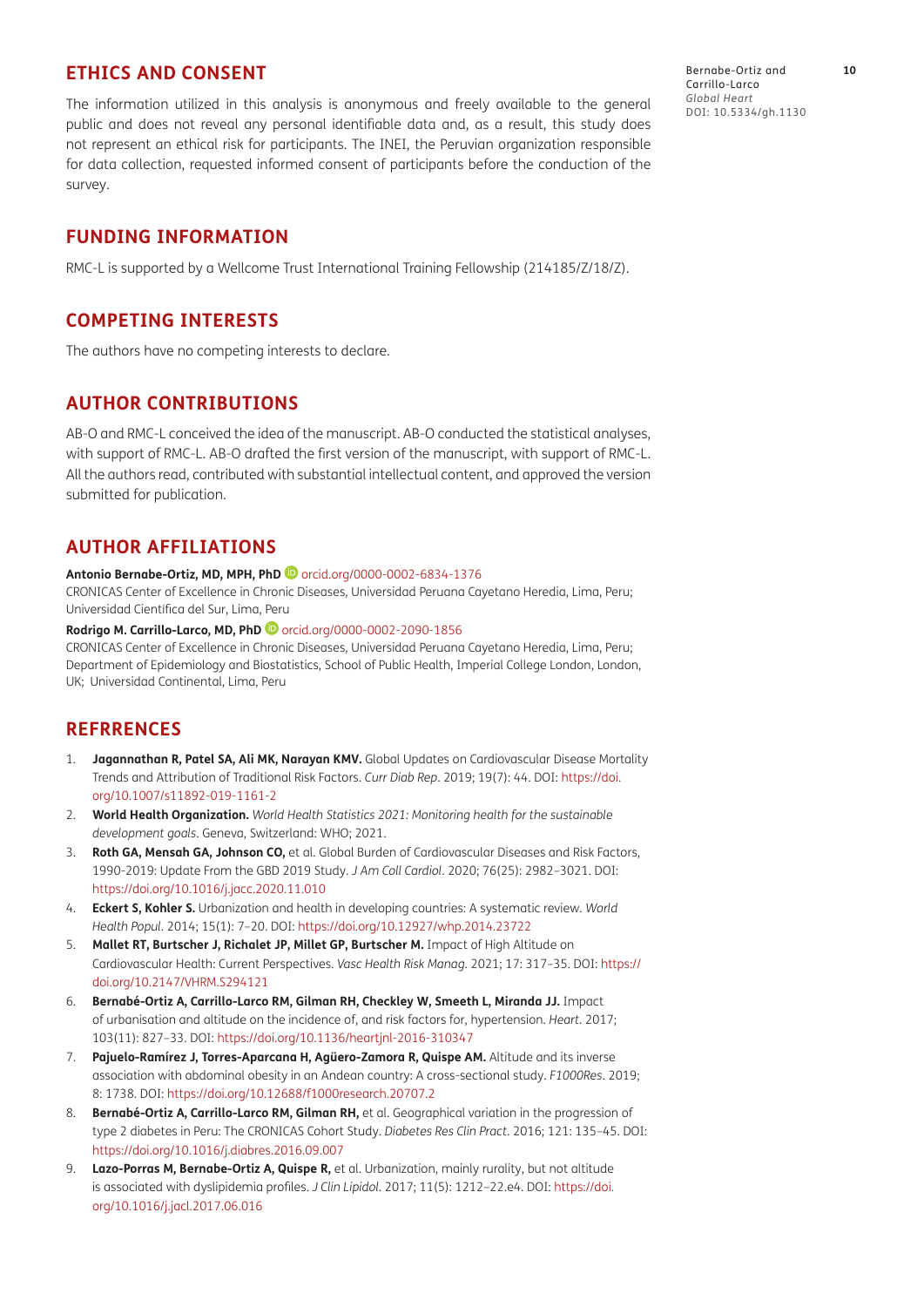- <span id="page-10-0"></span>10. **Ezzati M, Horwitz ME, Thomas DS,** et al. Altitude, life expectancy and mortality from ischaemic heart disease, stroke, COPD and cancers: National population-based analysis of US counties. *J Epidemiol Community Health*. 2012; 66(7): e17. DOI: <https://doi.org/10.1136/jech.2010.112938>
- <span id="page-10-1"></span>11. **Burtscher J, Millet GP, Burtscher M.** Does living at moderate altitudes in Austria affect mortality rates of various causes? An ecological study. *BMJ Open*. 2021; 11(6): e048520. DOI: [https://doi.](https://doi.org/10.1136/bmjopen-2020-048520) [org/10.1136/bmjopen-2020-048520](https://doi.org/10.1136/bmjopen-2020-048520)
- 12. **Hernández-Vásquez A, Vargas-Fernández R, Chacón-Diaz M.** Association between Altitude and the Framingham Risk Score: A Cross-Sectional Study in the Peruvian Adult Population. *Int J Environ Res Public Health*. 2022; 19(7). DOI: <https://doi.org/10.3390/ijerph19073838>
- <span id="page-10-2"></span>13. **Mills KT, Bundy JD, Kelly TN,** et al. Global Disparities of Hypertension Prevalence and Control: A Systematic Analysis of Population-Based Studies From 90 Countries. *Circulation*. 2016; 134(6): 441– 50. DOI:<https://doi.org/10.1161/CIRCULATIONAHA.115.018912>
- <span id="page-10-3"></span>14. **Ebrahim S, Pearce N, Smeeth L, Casas JP, Jaffar S, Piot P.** Tackling non-communicable diseases in low- and middle-income countries: Is the evidence from high-income countries all we need? *PLoS Med*. 2013; 10(1): e1001377. DOI: <https://doi.org/10.1371/journal.pmed.1001377>
- <span id="page-10-4"></span>15. **Murray CJ, Vos T, Lozano R,** et al. Disability-adjusted life years (DALYs) for 291 diseases and injuries in 21 regions, 1990-2010: A systematic analysis for the Global Burden of Disease Study 2010. *Lancet*. 2012; 380(9859): 2197–223. DOI: [https://doi.org/10.1016/S0140-6736\(12\)61689-4](https://doi.org/10.1016/S0140-6736(12)61689-4)
- 16. **Instituto Nacional de Estadística e Informática.** *Perú: Encuesta Demográfica y de Salud Familiar ENDES 2019*. Lima, Perú: INEI; 2020.
- 17. **Instituto Nacional de Estadística e Informática.** *Encuesta Demográfica y de Salud Familiar: Ficha Técnica*. Lima, Peru: INEI; 2020.
- <span id="page-10-5"></span>18. **World Health Organization.** *HEARTS technical package for cardiovascular disease management in primary health care: Risk based CVD management*. Geneva, Switzerland: WHO; 2020.
- <span id="page-10-6"></span>19. **World Health Organization (WHO) CVD Risk Chart Working Group.** World Health Organization cardiovascular disease risk charts: Revised models to estimate risk in 21 global regions. *Lancet Glob Health*. 2019; 7(10): e1332–e45.
- 20. **Instituto Nacional de Estadística e Informática.** *Manual de la Entrevistadora: Encuesta Demográfica y de Salud Familiar*. Lima, Perú: INEI; 2020.
- <span id="page-10-7"></span>21. **Rutstein SO, Johnson K.** *The DHS wealth index. DHS comparative reports No 6*. Calverton, Maryland: ORC Macro; 2004.
- <span id="page-10-8"></span>22. **Chobanian AV, Bakris GL, Black HR,** et al. The Seventh Report of the Joint National Committee on Prevention, Detection, Evaluation, and Treatment of High Blood Pressure: The JNC 7 report. *Jama*. 2003; 289(19): 2560–72. DOI:<https://doi.org/10.1001/jama.289.19.2560>
- 23. **Instituto Nacional de Estadística e Informática.** *Manual de la Antropometrista: Encuesta Demográfica y de Salud Familiar*. Lima, Perú: INEI; 2020.
- <span id="page-10-9"></span>24. **West BT, Berglund P, Heeringa SG.** A closer examination of subpopulation analysis of complex– sample survey data. *Stata J.* 2008; 8(4): 520–31. DOI:<https://doi.org/10.1177/1536867X0800800404>
- <span id="page-10-10"></span>25. **Rao JNK, Scott AJ.** On Chi-Squared Tests for Multiway Contingency Tables with Cell Proportions Estimated from Survey Data. *Ann Statist*. 1984; 12(1): 46–60. DOI: [https://doi.org/10.1214/](https://doi.org/10.1214/aos/1176346391) [aos/1176346391](https://doi.org/10.1214/aos/1176346391)
- <span id="page-10-11"></span>26. **Cohen JE, Small C.** Hypsographic demography: the distribution of human population by altitude. *Proc Natl Acad Sci USA*. 1998; 95(24): 14009–14. DOI: <https://doi.org/10.1073/pnas.95.24.14009>
- <span id="page-10-12"></span>27. **Urban Demographics.** World population distribution by altitude; 2017 (updated 29 June 2017) [https://urbandemographics.blogspot.com/2017/06/world-population-distribution-by.html.](https://urbandemographics.blogspot.com/2017/06/world-population-distribution-by.html) (Accessed 22 February 2022).
- <span id="page-10-13"></span>28. **NCD Risk Factor Collaboration (NCD-RisC).** Rising rural body-mass index is the main driver of the global obesity epidemic in adults. *Nature*. 2019; 569(7755): 260–4. DOI: [https://doi.org/10.1038/](https://doi.org/10.1038/s41586-019-1171-x) [s41586-019-1171-x](https://doi.org/10.1038/s41586-019-1171-x)
- 29. **Carrillo-Larco RM, Miranda JJ, Gilman RH, Checkley W, Smeeth L, Bernabé-Ortiz A.** Trajectories of body mass index and waist circumference in four Peruvian settings at different level of urbanisation: The CRONICAS Cohort Study. *J Epidemiol Community Health*. 2018; 72(5): 397–403. DOI: [https://doi.](https://doi.org/10.1136/jech-2017-209795) [org/10.1136/jech-2017-209795](https://doi.org/10.1136/jech-2017-209795)
- <span id="page-10-14"></span>30. **Bernabe-Ortiz A, Sanchez JF, Carrillo-Larco RM,** et al. Rural-to-urban migration and risk of hypertension: Longitudinal results of the PERU MIGRANT study. *J Hum Hypertens*. 2017; 31(1): 22–8. DOI:<https://doi.org/10.1038/jhh.2015.124>
- <span id="page-10-15"></span>31. **McCloskey ML, Tarazona-Meza CE, Jones-Smith JC,** et al. Disparities in dietary intake and physical activity patterns across the urbanization divide in the Peruvian Andes. *Int J Behav Nutr Phys Act*. 2017; 14(1): 90. DOI:<https://doi.org/10.1186/s12966-017-0545-4>
- 32. **Boushel R, Calbet JA, Rådegran G, Sondergaard H, Wagner PD, Saltin B.** Parasympathetic neural activity accounts for the lowering of exercise heart rate at high altitude. *Circulation*. 2001; 104(15): 1785–91. DOI: <https://doi.org/10.1161/hc4001.097040>